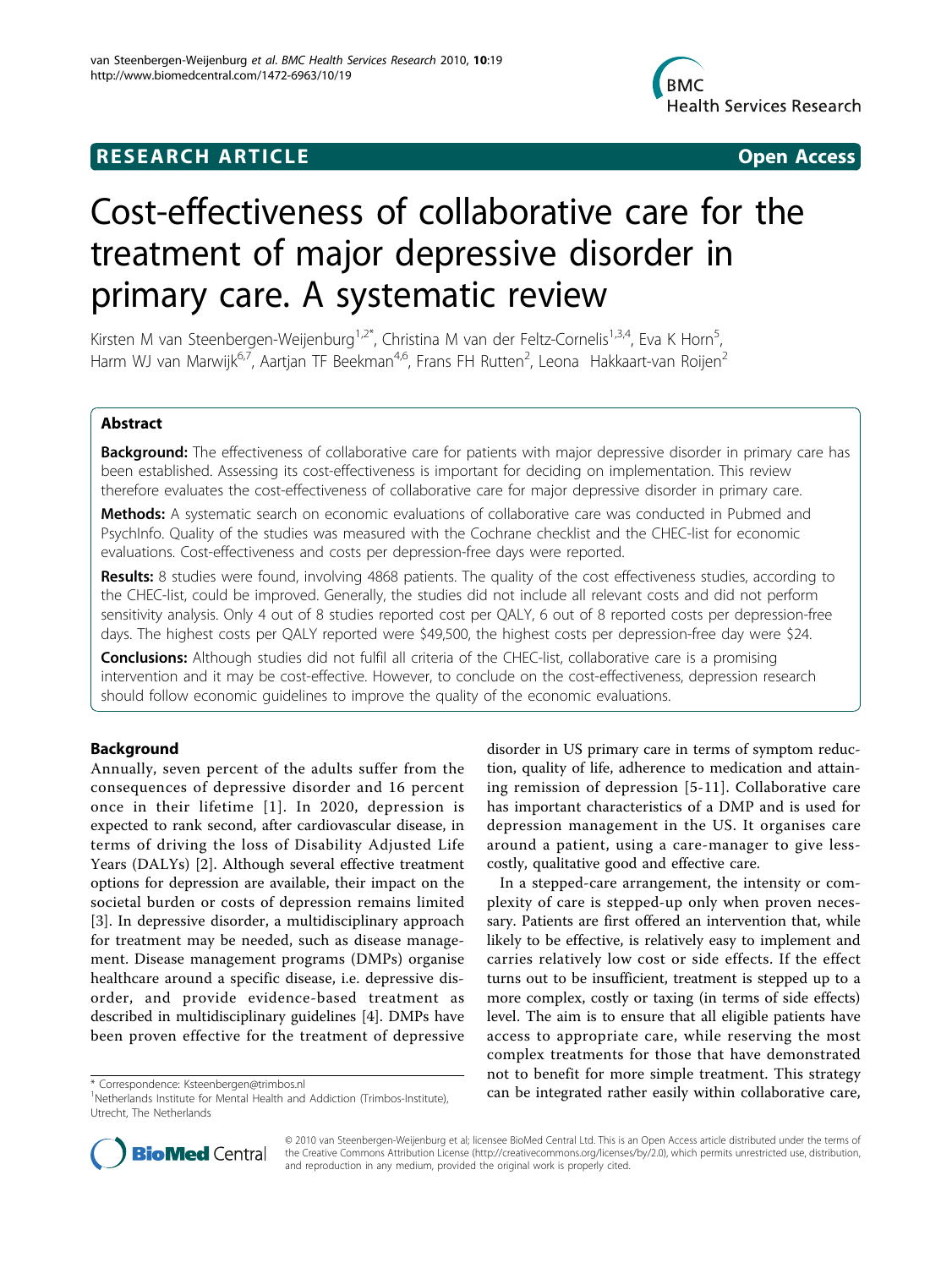which has proven to be an effective treatment model for the treatment of major depression in primary care. Overall effect sizes range from 0.25 (95% CI 0.18-0.32) in the US [[9,12,13](#page-8-0)] to 0.63 (95% CI 0.18-1.07) in the UK health care system [[14](#page-8-0)]. The longer-term (4 years) effect size was 0.15 (95% CI 0.001-0.31) [\[15](#page-8-0)]. Comparing the costs and benefits of collaborative care is necessary when health policy makers request information on the relative efficiency of health care programs. Two 2006 reviews [\[8](#page-8-0),[9\]](#page-8-0) addressed presented data on collaborative care, but described DMPs in general and collaborative care as a part of disease management, instead of collaborative care alone. Also, these reviews included studies targeted to healthcare professionals. In the present study, only studies that provided care for patients were included. Besides that, the mentioned reviews provided data of studies that were published until 2005. Several new studies have added economic information, and an update on the collaborative care data therefore is necessary. The aim of this study is to addresses the cost-effectiveness of collaborative care for the treatment of major depressive disorder in primary care.

## Methods

The method of a systematic review is followed [[16\]](#page-8-0) and a QUOROM flowchart is used [[17\]](#page-8-0). Cost data were synthesized using descriptive methods.

#### Search methods

The search on Pubmed (Medline) and PsychInfo was conducted from October 2007 through June 2008 to include all articles on the subject. Also, the Cochrane Library was checked for reviews or ongoing reviews. An update on the search was performed in October 2009. The search was performed with the following terms: depression, depressive disorder, collaborative care, disease management, stepped care, cost-effectiveness, costutility, and cost-benefit analysis and economic evaluation. If a review was found on the subject, the references were checked for eligible studies. No limitations were used.

## Inclusion criteria

The articles had to be a RCT or systematic review of sufficient quality according to the Cochrane criteria [[16\]](#page-8-0), and the abstract and full text of the articles had to be available. The cost-effectiveness and, whenever possible, the cost-utility had to be presented. Patients had to be diagnosed with major depressive disorder (MDD), according to the Diagnostic and Statistical Manual of Mental Disorders or International Statistical Classification of Diseases (DSM or ICD) criteria. Articles where co-morbidity of MDD with other diseases was studied were accepted but the focus of the intervention had to be on depressive disorder. Decision-analytic models were not included in this study, as they did not report on the cost-effectiveness of collaborative care.

The intervention had to be based on (stepped) collaborative care for the treatment of major depressive disorder in primary care. Programs were defined as collaborative care if treatment complied with at least three of the following criteria:

1. Within collaborative care the role of care manager is introduced to assist and manage the patient by providing structured and systematic interventions. 2. A network is formed around the patient with at least two of the three following professionals: general practitioner, care manager, and consultant psychia-trist, a definition provided by Katon et al [\[18,19](#page-8-0)]. 3. Process and outcome of treatment is being moni-

tored and in case of insufficient improvement treatment may be changed according to the principles of stepped care [\[4](#page-8-0)].

4. Evidence-based treatment is provided [\[4](#page-8-0)].

## Data analytic procedures

#### Data abstraction

The abstracts of selected articles that seemed relevant for this review were retrieved and read by two independent reviewers. Based upon the inclusion criteria, they both selected eligible articles. After that, the full text was read and a selection of eligible articles was made. In case of disagreement, a third reviewer decided on the inclusion of the article. When the two independent reviewers both accepted a study, the Cochrane checklist for quality assessment of articles was used [\[16\]](#page-8-0) to rate the quality of the studies independently and in duplicate. With this checklist, studies can be rated on the presence of randomization and concealment of allocation, the blinding of patients, care providers and outcome assessors, mentioning drop-out and performing an intentionto-treat analysis.

Also, the CHEC-list [[20\]](#page-9-0) for economic evaluations was used to assess the quality of the cost-effectiveness measurements. In this CHEC-list, 19 points can be scored when aspects are properly addressed in the article, for instance a good description of the study population, the intervention and competing alternatives, the research question and the perspective from which the costs and effects are measured and whether relevant costs are measured, relevant outcomes are defined, an incremental analysis is performed, the generalizability is discussed and a sensitivity analysis is performed. A well performed economic evaluation adequately addresses all 19 items in the article.

## **Effects**

The effects were measured with validated depression scales e.g. the Hamilton Rating Scale for Depression (HRSD), the Hopkins Symptom checklist (HSCL) or the Montgomery Åsberg Depression Rating Scale (MADRS).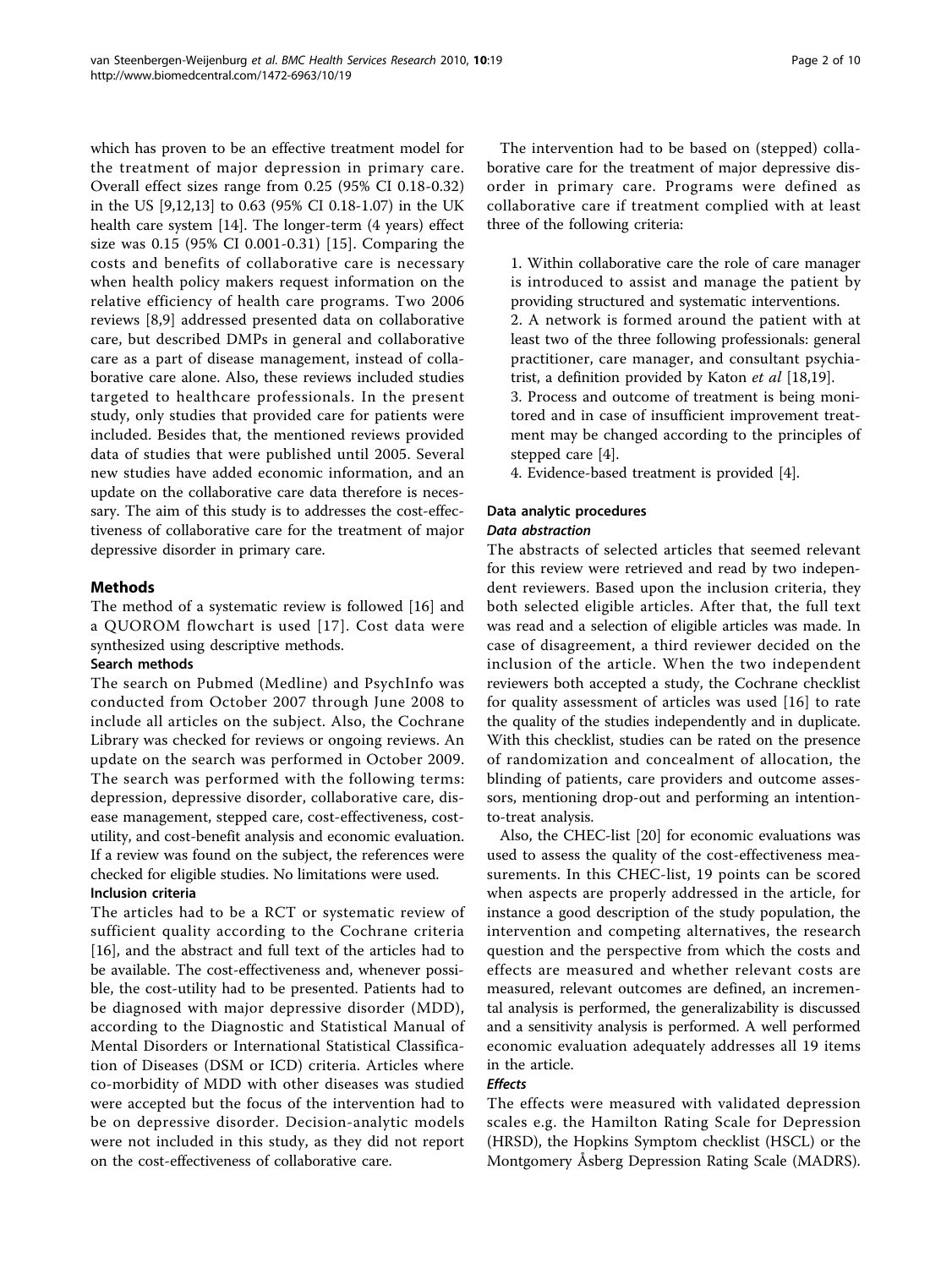More general effect measurements included Quality Adjusted Life Years (QALYs) and days absence from work.

#### Costs

Preferably, costs are measured from a societal perspective, including all relevant costs for society. The societal costs can be divided into direct medical costs e.g. outpatient costs, medication and hospital days, direct nonmedical costs e.g. travelling costs, and indirect nonmedical costs e.g. the costs caused due absence of work and total costs. The costs can be measured from tariffs (billed charges), or actual costs. Tariffs are the maximum costs that for example a specialist may charge for a consult, actual costs are the costs a specialist makes for each consult including personnel and overhead. All costs were measured in US dollars, or converted to US dollars if necessary, using the currency rate at the time the study was performed. There was no adjustment for different financial years.

## Cost-effectiveness

Costs per QALY is the preferred unit for measuring cost-effectiveness. This is an international used measurement with accepted cut-off points. A UK approach, by Devlin & Parkin [\[21](#page-9-0)], states that a new intervention is cost-effective when it costs a maximum of £20,000 - £30,000 per Quality Adjusted Life Year (QALY); approximately US \$34,000 - \$51,000. In depressionmanagement it is usual to measure the costs per depression-free day (DFD) or the costs per successfully treated patient. However, there is no consensus about the societal accepted value of a DFD.

## Analyses

First, the studies were assessed according to the CHEClist for economic evaluations [[20\]](#page-9-0). Subsequently, effect measurements, cost components, perspectives and costeffectiveness ratios were derived from the studies, reported in values of the same year of the trials. Findings of cost-effectiveness were presented in a permutation matrix, adopted from Nixon et al [[22\]](#page-9-0). In this permutation matrix, the costs and effects of the intervention group are compared with the costs and effects of the control group. The results are reported in a descriptive manor, only showing the most striking results, as there were too many to report all and too differently measured to aggregate them.

## Results

## Study selection

In figure [1,](#page-3-0) a flowchart of the study selection is presented [\[17](#page-8-0)].

From the initial search (336 abstracts), 26 studies were selected based on the abstracts. Based on full text examination, 18 studies were excluded; 4 were study-protocols, 13 did not meet the inclusion criteria and 1 was a systematic review that reviewed articles in our selection. All studies fulfilled the preset criteria for treatment according to collaborative care. All eight remaining studies were deemed of sufficient quality, as shown in table [1\[](#page-3-0)[23-30](#page-9-0)] There was no disagreement between the two assessors. Using the 19-item CHEC-list [[20\]](#page-9-0) the included studies were assessed on quality of performed economic evaluations. A maximum of 10 points out of 19 was scored, as shown in table [2.](#page-4-0)

In total, eight studies were included, all providing costeffectiveness analyses of a collaborative care intervention for the treatment of major depressive disorder. While this was not a restriction, all studies were performed in primary care [[23-30\]](#page-9-0). Except for two [\[23,24](#page-9-0)], all studies measured the treatment effect using average depressionfree days. The costs were measured and presented in direct medical costs and direct non-medical costs. Four studies analysed both cost-effectiveness and cost-utility [[24](#page-9-0)-[26,29](#page-9-0)], the other studies performed a cost-effectiveness analysis not considering QALYs [\[23,27,28,30\]](#page-9-0).

## Study outcomes

The main findings of the included studies are summarized in table [3](#page-5-0).

## Demographic variables

The population as described in the included studies, has the following characteristics. One study[[29](#page-9-0)] included patients aged 60 or more; other studies covered a general adult population. The mean age reported varies from 40 to 71.2 years old.

The total amount of participants (all eight studies combined) was 4868 and the lowest number reported in one study was 145. One included a veteran population, mainly consisting of males (95%) [[27](#page-9-0)] and one study investigated the collaborative care intervention for patients with major depressive disorder and diabetes mellitus[[30\]](#page-9-0). Seven studies were performed in the United States [\[23](#page-9-0)-[27](#page-9-0),[29](#page-9-0),[30](#page-9-0)] and one was performed in Chile [[28\]](#page-9-0). All studies fulfilled the criteria for collaborative care and all studies compared collaborative care to care as usual in primary care.

## Effects

## Depression-free days

Most of the studies reported depression-free days as the primary outcome measure [[24,25,27-30\]](#page-9-0). These were calculated by using the Hamilton Rating Scale for Depression (HRSD) where a score equal or less to 7 is a depression free day [\[24](#page-9-0),[28](#page-9-0)]. Others used the Symptom Checklist (SCL-90 or HSCL-20) where a score of .5 or less is considered depression free [[25,27,29,30\]](#page-9-0). Both 'translations' into depression free days are reported by Lave *et al* [[31\]](#page-9-0). The follow-up of the included studies varied from 6 months to 24 months.

The study by Liu et al [[27\]](#page-9-0) reported an increment in depression-free days of 14.6 in a nine-month follow-up,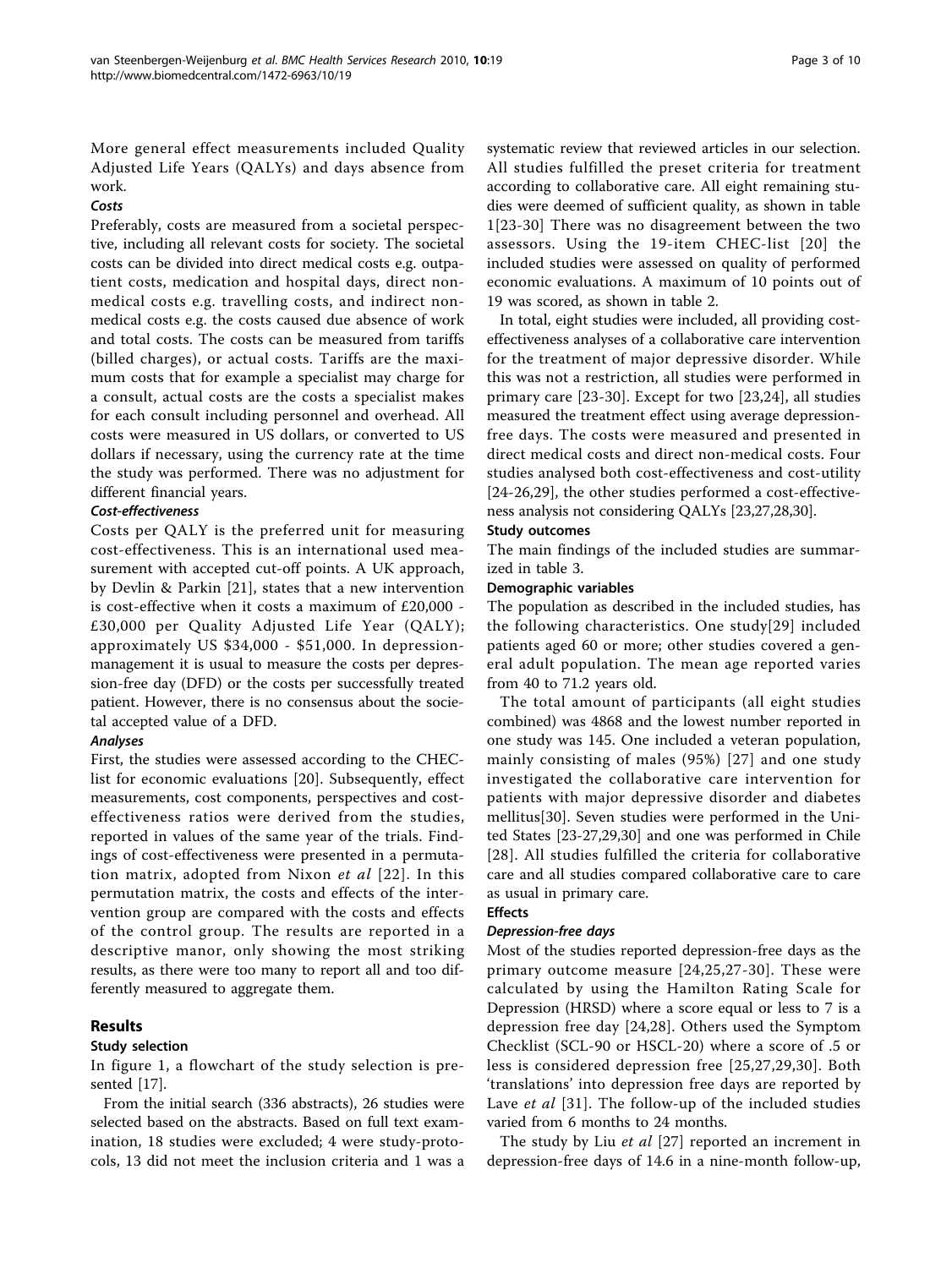<span id="page-3-0"></span>

while the other studies reported 20 to 60 more depression-free days in the first year of the follow-up, compared to the control group [[24](#page-9-0),[28](#page-9-0)-[30\]](#page-9-0). In the second year of the follow-up, the intervention group reported 33 to 56 more depression-free days compared to the control group [[28](#page-9-0)-[30\]](#page-9-0).

Two studies reported reductions in SCL-score [\[23,27](#page-9-0)] but only one [\[23\]](#page-9-0) reported numbers: a 50 percent reduction for the intervention group. For the care as usual group, a 40 percent reduction was reported [\[23](#page-9-0)]. Liu et al [\[27](#page-9-0)] only reported that there was a significant reduction in SCL-score at three months ( $P < .025$ ), at 9 months there was no significant effect.

#### **QALYs**

Four studies reported QALYs next to depression-free days, over a average period of 6 months. In three studies [[24,25](#page-9-0),[29](#page-9-0)] these were calculated based on the change from the HRSD-score or SCL-score. The improvement from depression to remission was associated with an improvement of 0.2-0.4 in the measure of QALY, as

| Table 1 Quality assessment of the RCTs by using the Cochrane Quality checklist[16]. |
|-------------------------------------------------------------------------------------|
|-------------------------------------------------------------------------------------|

| Article              | KW | Quality grade (out of 7) By reviewer:<br>CFC | Article included/excluded |  |  |
|----------------------|----|----------------------------------------------|---------------------------|--|--|
| Von Korff et al[23]  |    |                                              | Included                  |  |  |
| Simon et al[24]      |    |                                              | Included                  |  |  |
| Simon et al[25]      |    |                                              | Included                  |  |  |
| Schoembaum et al[26] |    |                                              | Included                  |  |  |
| Liu et $a/[27]$      |    | 4                                            | Included                  |  |  |
| Araya et al[28]      |    | 4                                            | Included                  |  |  |
| Katon et al[29]      |    |                                              | Included                  |  |  |
| Simon et al[30]      |    |                                              | included                  |  |  |

Cochrane Quality Checklist: randomized allocation of participants, concealed treatment allocation, blinded patients, blinded caregivers, blinded outcome assessors, drop-out rate acceptable, intention-to-treat analysis performed.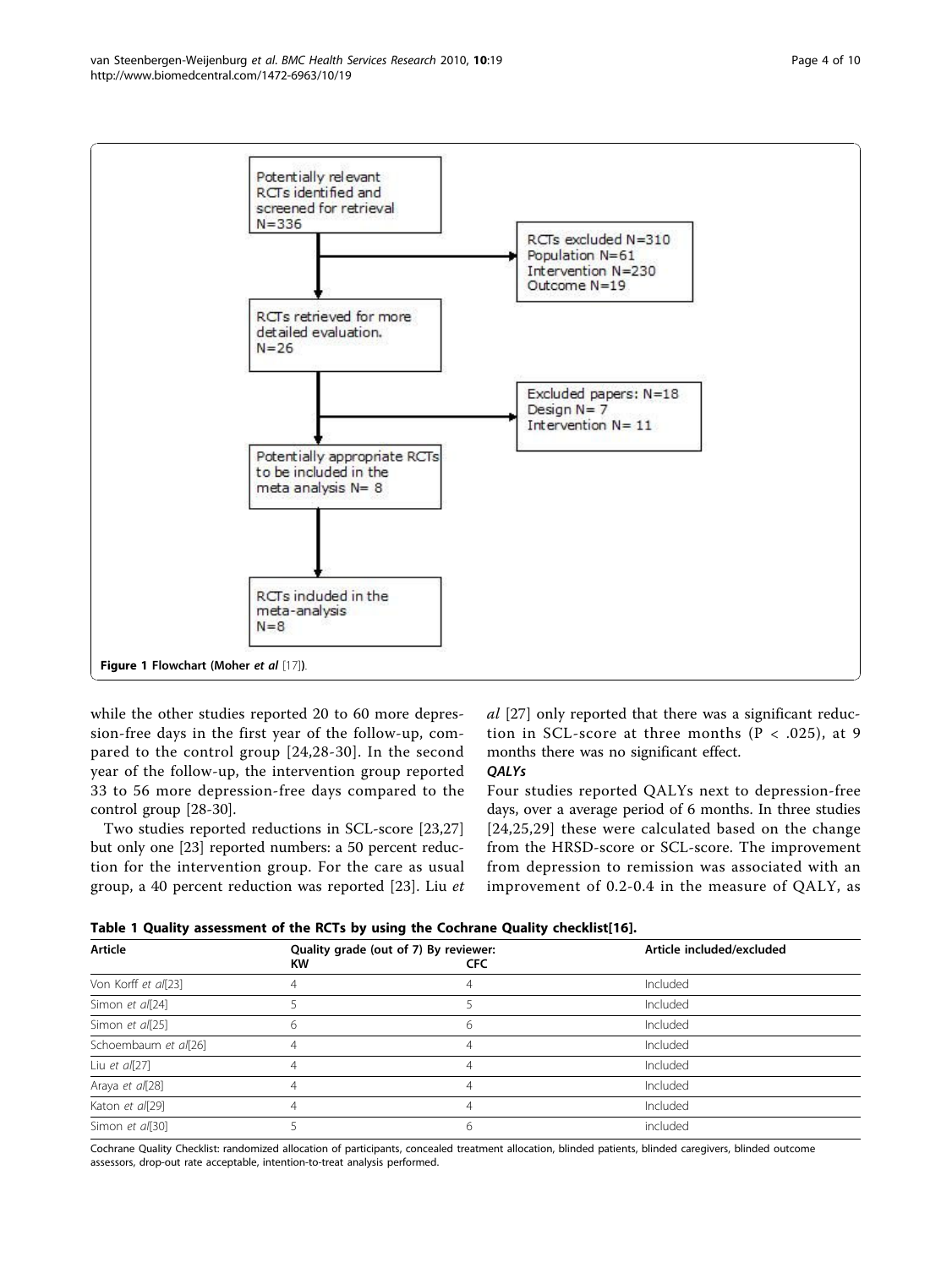<span id="page-4-0"></span>Table 2 Quality assessment of the economic evaluations by using the 19-item CHEC-list[[20](#page-9-0)].

| Study                | Score on the 19-point CHEC-list for<br>economic evaluations |    |  |
|----------------------|-------------------------------------------------------------|----|--|
|                      | <b>KW</b>                                                   | LН |  |
| Von Korff et al[23]  | 6                                                           | 5  |  |
| Simon et al[24]      |                                                             | 6  |  |
| Simon et al[25]      | 9                                                           | 6  |  |
| Schoenbaum et al[26] | 9                                                           | 7  |  |
| Liu et $a/[27]$      |                                                             | 6  |  |
| Araya et al[28]      | 9                                                           |    |  |
| Katon et al[29]      | 8                                                           | 5  |  |
| Simon et al[30]      | 10                                                          | 9  |  |

CHEC-list: study population, competing alternatives, research question, perspective, relevant costs, relevant outcomes, incremental analysis, generalizability, sensitivity analysis.

defined in previously performed cost-utility studies [[32-34](#page-9-0)]. The number of QALYs calculated with this method varied from 0.05 [[23\]](#page-9-0) to 0.117 [[29\]](#page-9-0). Schoenbaum et al [[26\]](#page-9-0) calculated QALYs in two ways: from the Short Form-36 (SF-36) and the depression-burden (DB) days. The amount of QALYs were derived from a sample of primary care patients with symptoms of depression, using a standard gamble approach [[26](#page-9-0)]. The SF-36 method calculated an increase in QALYs of 0.0226 ( $P = .006$ ) due to the intervention and the DB method calculated an increase of 0.0258 to 0.0515 QALY, according to Schoenbaum et al [\[26\]](#page-9-0).

All studies claimed that collaborative care for the treatment of depressive disorder is more effective than care as usual in terms of depression-free days and QALYs.

## Costs

#### Direct medical costs

Most studies were conducted from a health care perspective, only two included production losses and travelling expenses. The studies were performed in primary care and reported health service use in primary care, outpatient specialty mental healthcare and admissions, as reported in table [4](#page-6-0). The costs were measured by multiplying the measured healthcare usage and the charges for these healthcare services. Across the various studies, this is done by self-reported healthcare service usage  $[26,28]$  $[26,28]$  $[26,28]$ , by records of patient contacts  $[23,27,29]$  $[23,27,29]$ , computerized health plan data [\[24,25,30](#page-9-0)].

Four studies mentioned intervention related costs. In the study by Katon et al [\[29](#page-9-0)] the increment in intervention related direct medical costs was \$921 per person for a two year follow-up, compared with CAU.

Simon et al [[30\]](#page-9-0) reported intervention related direct medical costs over 2 years of \$21,148 (SD \$27,548) for the intervention group vs. \$22,258 (SD \$35,607) for the control group, a saving of \$1,110.

In the study by Liu et al  $[27]$  $[27]$  the increment in intervention related direct medical costs was \$519 for the intervention group, compared with CAU.

The study by Simon et al [\[24](#page-9-0)] reported an increment in intervention related direct medical costs of \$675. For outpatient costs (all contacts with medical or ancillary providers and medications) and inpatient health services costs (hospitalization, inpatient services and procedures, medications) together, the increment was \$1,974.

#### Direct non-medical costs

In the study by Simon et al and Schoenbaum et al [[24,26\]](#page-9-0), the follow-up assessments also included the time costs (including travel and waiting time), for obtaining healthcare. The time for outpatient medical and mental health visits was, respectively, 30 and 45 minutes [[26\]](#page-9-0).

The travelling expenses varied from \$1,636 (95% CI \$1,356-\$1,916) for the intervention group to \$1,337 (95% CI \$1,174-\$1,499) for the CAU group [[24\]](#page-9-0).

#### Indirect non-medical costs

One study reported production losses, measuring the days worked in 6 months and the days missed from work due to illness [\[26](#page-9-0)]. There was a significant intervention effect on days worked overall, but the amount of sick days among workers did not statistically differ between the intervention and usual care patients. None of the included studies had quantified the production losses into costs.

#### Cost-effectiveness

All studies found that collaborative care is effective but in most cases also more expensive than CAU [[23-27](#page-9-0),[29,30\]](#page-9-0). In one study, the total outpatient costs in the first year of the follow-up were higher compared to care as usual. However, in the second year of follow-up costs of the intervention were lower [[30\]](#page-9-0). Another study [[28](#page-9-0)], conducted in Chile, collaborative care was significantly more effective and marginally more expensive than usual care after 6 months of follow-up.

Six studies reported the intervention related direct medical costs per depression-free day [\[24,25,27](#page-9-0)-[30\]](#page-9-0). The increment in costs for the intervention group compared with the control group varied from \$20 to \$24 per depression free day [\[24,27](#page-9-0)]. The incremental cost-effectiveness ratio (the healthcare costs per depression-free day) was reported by Katon et al [[29\]](#page-9-0) at 2.76. One study included other direct medical costs (medications, total medical consultations, healthcare usage) [[28\]](#page-9-0) and calculated the incremental cost-effectiveness ratio at 0.75 in Chilean Pesos.

Von Korff et al [[23\]](#page-9-0) reported the costs per successfully treated patient, in this case a 50% or greater reduction in SCL-score at 4-month follow-up. The average costs per successfully treated patient were \$1,797 for the intervention group vs. \$1,941 for the control group.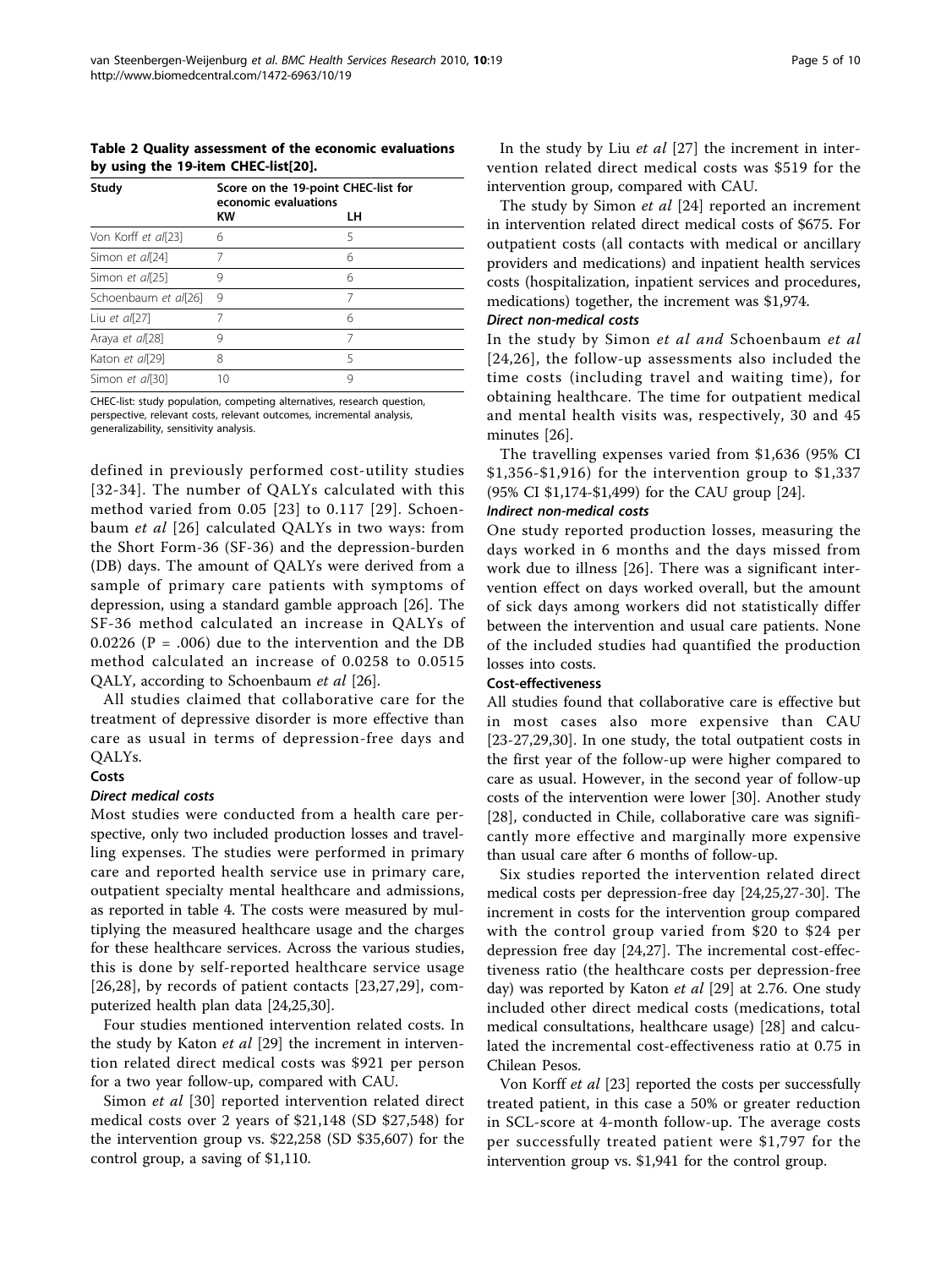| <b>First author</b>                                                              | Population                                                                                                                                                                | Accepted as CC because:                                                                                                                                        | Cost measurement                                                                                                                                                                 | <b>Effectiveness</b><br>measurement                                                  | <b>Results</b>                                                                                                                                                                                                                                                                                                                                                                                                                      |
|----------------------------------------------------------------------------------|---------------------------------------------------------------------------------------------------------------------------------------------------------------------------|----------------------------------------------------------------------------------------------------------------------------------------------------------------|----------------------------------------------------------------------------------------------------------------------------------------------------------------------------------|--------------------------------------------------------------------------------------|-------------------------------------------------------------------------------------------------------------------------------------------------------------------------------------------------------------------------------------------------------------------------------------------------------------------------------------------------------------------------------------------------------------------------------------|
| Von Korff et al,<br>1998[23]<br>Prices based<br>on the year:<br>unknown          | Primary care patients<br>(US), newly diagnosed<br>major depression (DSM-<br>$III-R$ , $N = 153$<br>Mean age: $I = 43.1, C =$<br>44.8                                      | Collaborative management,<br>psychologist and physician,<br>problem-solving treatment                                                                          | Health care<br>perspective<br>Intervention costs,<br>primary care costs<br>Follow-up: 7 months                                                                                   | SCL-90 score.<br>successfully<br>treated case of<br>depression                       | Incremental cost-effectiveness:<br>\$3741 per successfully treated<br>case of major depression.<br>Reduction in SCL-score (70.4%<br>vs. 42.3%)<br>Conclusion: strong indication<br>for cost-effectiveness                                                                                                                                                                                                                           |
| Simon et al,<br>2001a[24]<br>Prices based<br>on the year:<br>1996                | Patients not responding<br>to 8 weeks usual care,<br>US primary care, major<br>depression according to<br>DSM-IV, $N = 228$<br>Mean age: $I = 45.6$ , C =<br>45.4         | Stepped care, patient<br>education, advice to patient<br>and physician by psychiatrist,<br>ongoing management                                                  | Social perspective<br>Intervention costs,<br>non-depression<br>primary care costs,<br>total out-patient<br>treatment costs, total<br>health service costs<br>Follow-up: 6 months | SCL-90 score,<br><b>HRQoL</b>                                                        | Incremental intervention<br>related direct medical costs:<br>\$21 per DFD (95% CI \$8 to<br>\$126) over 6 months.<br>Total healthcare costs \$35 per<br>DFD (95% CI -\$52 to \$388)<br>over 6 months.<br>Patient costs: travelling<br>expenses I = \$1636 (95% CI<br>1356-1916) C = 1337 (95% CI<br>1174-1499)<br>$I = 50\%$ reduction SCL score,<br>95% CI 1.02 - 2.03.<br>Conclusion: strong indication<br>for cost-effectiveness |
| Simon et al,<br>2001b <sub>[25]</sub><br>Prices based<br>on the year:<br>unknown | High utilisers of medical<br>care, high probability of<br>undiagnosed major<br>depression (DSM-IV), US<br>primary care, $N = 407$ .<br>Mean age: $I = 47.2$ , C =<br>46.7 | Depression management<br>coordinated by primary care<br>mental health worker,<br>psychiatrist support, physician<br>and patient education, using<br>quidelines | Health care<br>perspective<br>Intervention costs, in-<br>and outpatient<br>depression treatment<br>costs<br>Follow-up: 12 months                                                 | <b>HRSD</b><br>improvement,<br>HRQoL,                                                | Intervention related direct<br>medical costs \$21 (95% CI \$11<br>to \$38) per DFD.<br>HRSD: 53.2% (I) vs. 32.8% (C)<br>shows 50% improvement<br>after 12 months<br>Conclusion: strong indication<br>for cost-effectiveness                                                                                                                                                                                                         |
| Schoenbaum<br>et al, 2001[26]<br>Prices based<br>on the year:<br>1998            | US primary care, major<br>depression according to<br>$DSM-IV, N = 1356$<br>Mean age: $I = 44.5$ , C =<br>42.2                                                             | Nurse specialists follow-up<br>patients, conjunction<br>between nurse - primary care<br>physician and specialist                                               | Health care<br>perspective<br>Depression primary<br>care costs, intervention<br>costs, costs per QALY<br>Follow-up: 24 months                                                    | HRQoL (QALYs<br>calculated from<br>SF-12 and<br>Depression<br>burden days),<br>CES-D | Intervention related direct<br>medical costs by SF-12<br>method \$21 478 per QALY<br>(confidence interval not<br>given). By DFD method, 95%<br>CI \$9478 to \$18 953<br>CES-D reduction: 50% for<br>intervention.<br>Conclusion: strong indication<br>for cost-effectiveness                                                                                                                                                        |
| Liu et al, 2003<br>$[27]$<br>Prices based<br>on the year:<br>2000                | Veteran population, Male<br>= 95%, Major depression<br>according to DSM-IV, N<br>$= 354$<br>Mean age: $I = 57.8$ , C =<br>56.6                                            | Patient education, progress<br>evaluation, team meetings,<br>stepped care                                                                                      | Health care<br>perspective<br>Total (outpatient) costs<br>Follow-up: 9 months                                                                                                    | SCL-90 score                                                                         | DFD increment for $I = 14.6$<br>Intervention related direct<br>medical costs: $I = $615$<br>higher, \$3754 (CI 3329-4179)<br>vs. \$3139 (CI 2759 -3519).<br>Total intervention costs: $I =$<br>\$1259 higher; \$7946 (CI 5582-<br>10310) vs. \$6789 (CI 4720-<br>8858).<br>$I = SCL$ sign. better at 3<br>months ( $P < .25$ )<br>Conclusion: strong indication<br>for cost-effectiveness                                           |
| Araya et al,<br>2006[28]<br>Prices based<br>on the year:<br>2004                 | Females 18-70 years,<br>major depression<br>according to DSM-IV, N<br>$= 240$<br>Mean age: $I = 44.1$ (SD<br>12.1) and $C = 42.0$ (SD<br>13.7)                            | Monitoring clinical progress,<br>manager coordinates with<br>physicians, stepped care                                                                          | Health care<br>perspective<br>Costs per patient, cost-<br>effectiveness ratio<br>Follow-up: 6 months                                                                             | HRSD score                                                                           | $DFD: I = 50$ more. Incremental<br>$cost\text{-}effectiveness\ ratio = 0.75.$<br>Intervention related direct<br>medical costs: $I = $87.8$ per<br>patient (Cl 78.9 - 103.4), C =<br>\$51.5 per patient (CI 43.0 -<br>60.5)<br>Conclusion: cost-effective                                                                                                                                                                            |

<span id="page-5-0"></span>Table 3 Cost-effectiveness of primary care interventions based on collaborative care.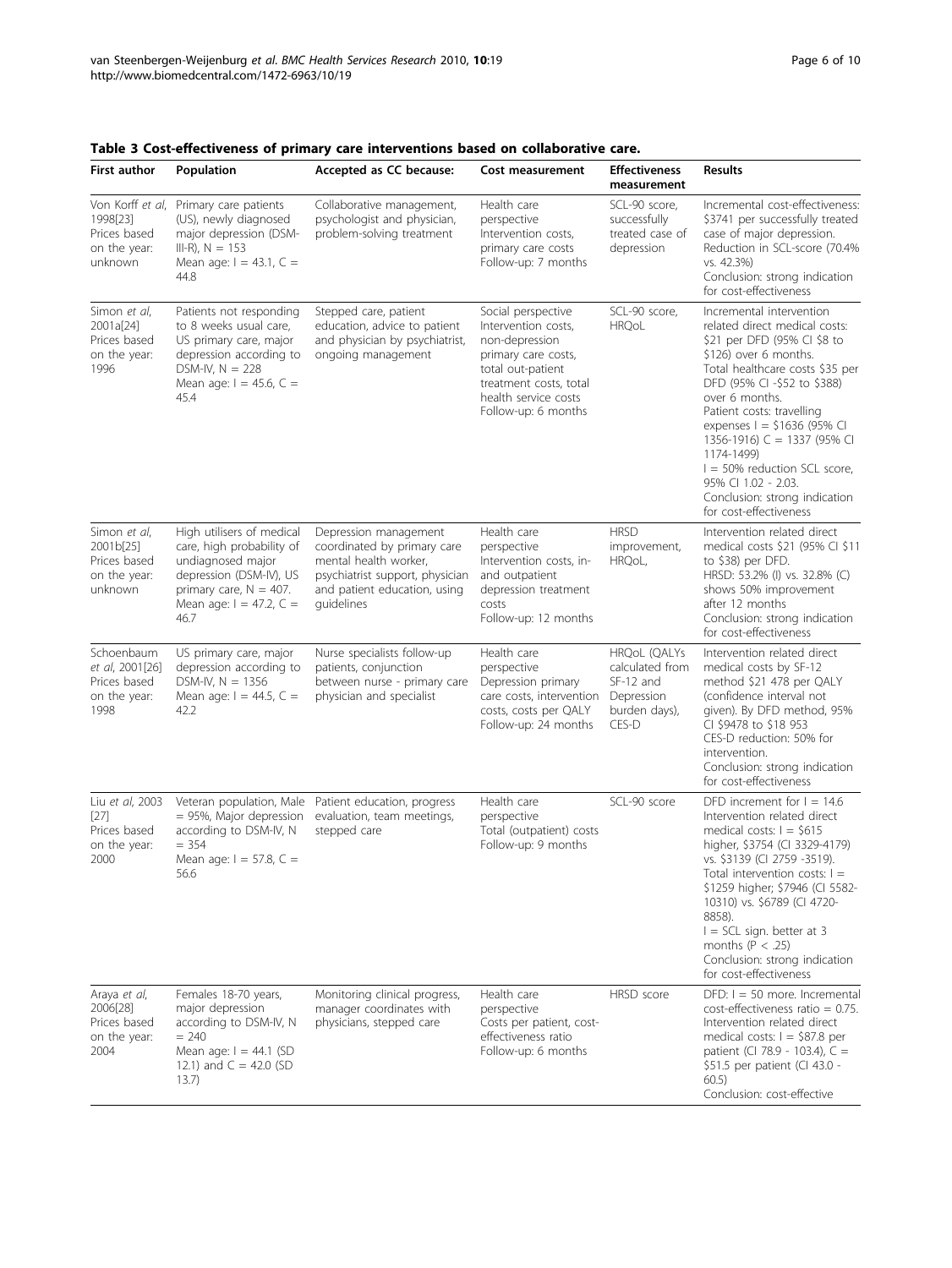| Katon <i>et al</i> ,<br>2005[29]<br>Prices based<br>on the year:<br>unknown | Diabetes, major<br>depression according to<br>DSM-IV, $N = 1801$<br>Mean age: $I = 71$ , $C =$<br>71.4 | Based on IMPACT protocol,<br>stepped care, depression care<br>manager consults with<br>professionals, problem-solving<br>treatment  | Health care<br>perspective<br>Outpatient mental<br>health costs, costs per<br>QALY<br>Follow-up: 24 months | HSCL-20<br>improvement,<br><b>OALYs</b> | Increment in DFD 1 <sup>st</sup> year:<br>52.6 (CI 42.2 - 63.0). Increment<br>in DFD 2 <sup>nd</sup> year: 54.3 (CI 42.2)<br>- 66.2). Intervention related<br>direct medical costs 2 <sup>nd</sup> year<br>follow-up = $$921$ higher than<br>CAU. Costs per QALY: \$2519<br>(95% CI -\$4517 to \$9554)) to<br>\$5037 (95% CI -\$9034 to \$19<br>108).<br>Conclusion: strong indication<br>for cost-effectiveness |
|-----------------------------------------------------------------------------|--------------------------------------------------------------------------------------------------------|-------------------------------------------------------------------------------------------------------------------------------------|------------------------------------------------------------------------------------------------------------|-----------------------------------------|------------------------------------------------------------------------------------------------------------------------------------------------------------------------------------------------------------------------------------------------------------------------------------------------------------------------------------------------------------------------------------------------------------------|
| Simon et al,<br>2007[30]<br>Prices based<br>on the year:<br>unknown         | Diabetes and major<br>depression according to<br>DSM-IV, $N = 329$<br>Mean age: $I = 58$ , $C = 57$    | Stepped care, depression<br>nurse coordinates contacts<br>with professionals and<br>patient, treatment based on<br>the IMPACT-model | Health care<br>perspective<br>Outpatient costs<br>Follow-up: 24 months                                     | SCL-90 score                            | Increment in DFD: $I = 20$ in<br>$1st$ year, 33 in $2nd$ year.<br>Intervention related direct<br>medical costs costs: $I = $1400$<br>lower in $2^{nd}$ year, mean $I =$<br>\$600 lower in $2^{nd}$ year.<br>Health services in 2 years: $I =$<br>\$21148 (SD 27548) vs. $C =$<br>\$22258 (SD 35607)<br>Conclusion: strong indication<br>for cost-effectiveness                                                   |

<span id="page-6-0"></span>Table 3: Cost-effectiveness of primary care interventions based on collaborative care. (Continued)

 $C =$  control,  $CC =$  collaborative care;  $CE =$  cost-effectiveness; CES-D = Centre for Epidemiologic Studies-Depression scale; DFD = depression free days; DSM = diagnostic and statistical Manual of mental disorders; E = effectiveness; HRQoL = health related quality of life; HRSD = Hamilton Rating Scale for Depression; HSCL-20 = Hopkins symptom checklist -20; I = intervention; MADRS = Montgomery Åsberg depression rating scale; PRIME-MD = primary care evaluation of mental disorders; QALY = quality adjusted life year; SCL-90 = Symptom checklist - 90; SF-12 = Short Form

#### Cost- utility

Four studies presented cost-utility ratio's in which incremental costs per QALY were estimated [\[24,26](#page-9-0),[28](#page-9-0),[29\]](#page-9-0). The direct medical costs per QALY are divided into intervention costs and healthcare costs. The intervention costs varied from \$2519 (95% CI -4,517 - \$9,554) to \$5037 (95% CI -\$9,034 to \$19,108) [\[29](#page-9-0)]. The direct- and indirect costs per QALY together were \$21,478 [\[26\]](#page-9-0). Simon et al [[24\]](#page-9-0) measured the costs per QALY at \$49,500. The findings are summarized in figure [2,](#page-7-0) where

Table 4 Incremental costs and depression-free days.

the costs and effects for the intervention group (in comparison with the control group) per study are compared.

#### **Discussion**

The included studies scored a maximum of 10 points out of 19 on the CHEC-list, indicating that the quality of the studies can be improved. Studies on the costeffectiveness of collaborative care indicate that this type of intervention for the treatment of MDD in primary care can be cost-effective, relative to usual care,

|                         |                                             | epression nee aa <i>js</i> :                |                                                                                                                                            |
|-------------------------|---------------------------------------------|---------------------------------------------|--------------------------------------------------------------------------------------------------------------------------------------------|
| Study                   | <b>Incremental DFDs</b><br>for CC vs. CAU   | Incremental costs for<br>CC vs. CAU in US\$ | Costs measurement                                                                                                                          |
| $[23]$                  | Von Korff et al None reported               | 3741                                        | Intervention costs, primary care costs (average direct and overhead costs to the<br>health maintenance organization)                       |
| Simon et al<br>$[24]$   | 47.4                                        | 1640                                        | Total health services costs (anti-depressants, outpatient specialty services,<br>inpatient services, intervention costs)                   |
| Simon et al<br>$[25]$   | 16.8                                        | 296                                         | Health services costs (outpatient costs, inpatient costs mental health specialty<br>costs, medications, visits CC psychiatrist)            |
| Schoenbaum<br>et al[26] | None reported                               | 485                                         | Intervention costs, healthcare costs (emergency department visits, medical and<br>mental health visits, and psychotropic medications used) |
| Liu et $a/[27]$         | 14.6                                        | 1157                                        | Total health services costs (antidepressants, primary care visits, mental health<br>specialty care, intervention program costs)            |
| Araya et al[28]         | -50                                         | 36.4                                        | Total health services costs (Medical consultation costs, medication use, use of<br>health services, intervention costs)                    |
|                         | Katon et al[29] 107 (2 years follow-<br>up) | 921 (two years follow-up)                   | Total health services costs (anti-depressants, intervention costs, outpatient<br>specialty mental health care costs)                       |
| Simon et al<br>[30]     | 20                                          | 26                                          | Total outpatient costs (outpatient depression treatment costs and outpatient<br>non-depression treatment costs)                            |
|                         |                                             |                                             |                                                                                                                                            |

 $DFD =$  depression-free day;  $CC =$  collaborative care;  $CAU =$  care as usual.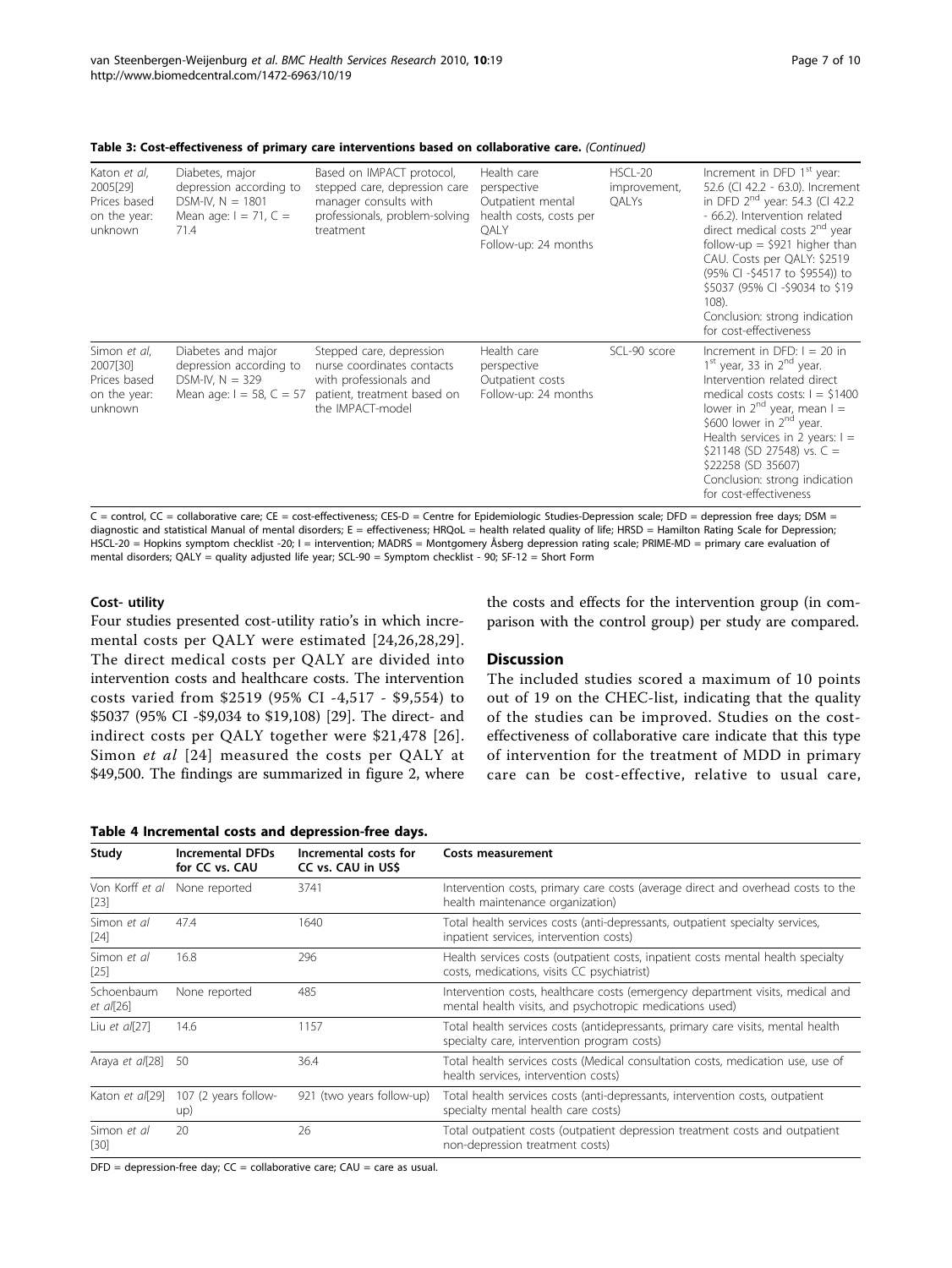<span id="page-7-0"></span>

depending on willingness to pay. The collaborative care patients have 60 more depression-free days than care as usual patients, and in the second year of the follow-up this is 56 depression-free days. For the collaborative care interventions on the treatment of depressive disorder, the reported incremental costs per QALY were \$21,478 to \$49,500 for all the costs of healthcare services together.

But to determine the cost-effectiveness of collaborative care, it is necessary to compare the costs of the intervention with the benefits. What can be helpful is to look at previously performed studies of which the intervention has been implemented. For example the study of Devlin and Parkin [[21](#page-9-0)], where they compare studies that have been implemented by the NICE institute in Great Britain. They concluded that when the costs per QALY did not exceed the maximum of \$51,000, the study was implemented [[21](#page-9-0)].

Unützer *et al* [[15\]](#page-8-0) have reported the long term costs of collaborative care treatment. In a 4-year follow-up of 551 patients the direct medical costs (here the costs of the intervention, outpatient costs, pharmacy costs and inpatient costs together) were measured. The intervention group accounted for \$29,422 (95% CI \$26.479 -

\$32,365) versus \$32,785 (95% CI \$27.648 - \$37.921) for the control group; a difference of \$3,363 in favour of the intervention group.

#### Limitations of the study

The quality of the economic evaluations was assessed with the CHEC-list [\[20\]](#page-9-0). Items on the CHEC-list that scored low were among others the performance of sensitivity analysis and the usage of QALYs. Costs of sick leave were only measured in one study, while studies showed that productivity costs are responsible for a majority of the costs [[35,36](#page-9-0)]. Also, studies were only performed for a maximum of 6 months, which leaves the long-term consequences unknown. Unfortunately only 4 out of 8 studies considered the costs per QALY. Future studies on the cost-effectiveness of collaborative care should be performed according to an economic guideline to have good quality studies [[37\]](#page-9-0). The \$51,000 cut-off point for costs per QALY is not optimal as this is a UK recommendation while most studies were performed in the US. Every country that wants to implement collaborative care has to define itself which cut-off point they use, based on the willingness to pay of their citizens.

Furthermore, younger adults were underrepresented in the review as most studies described an older population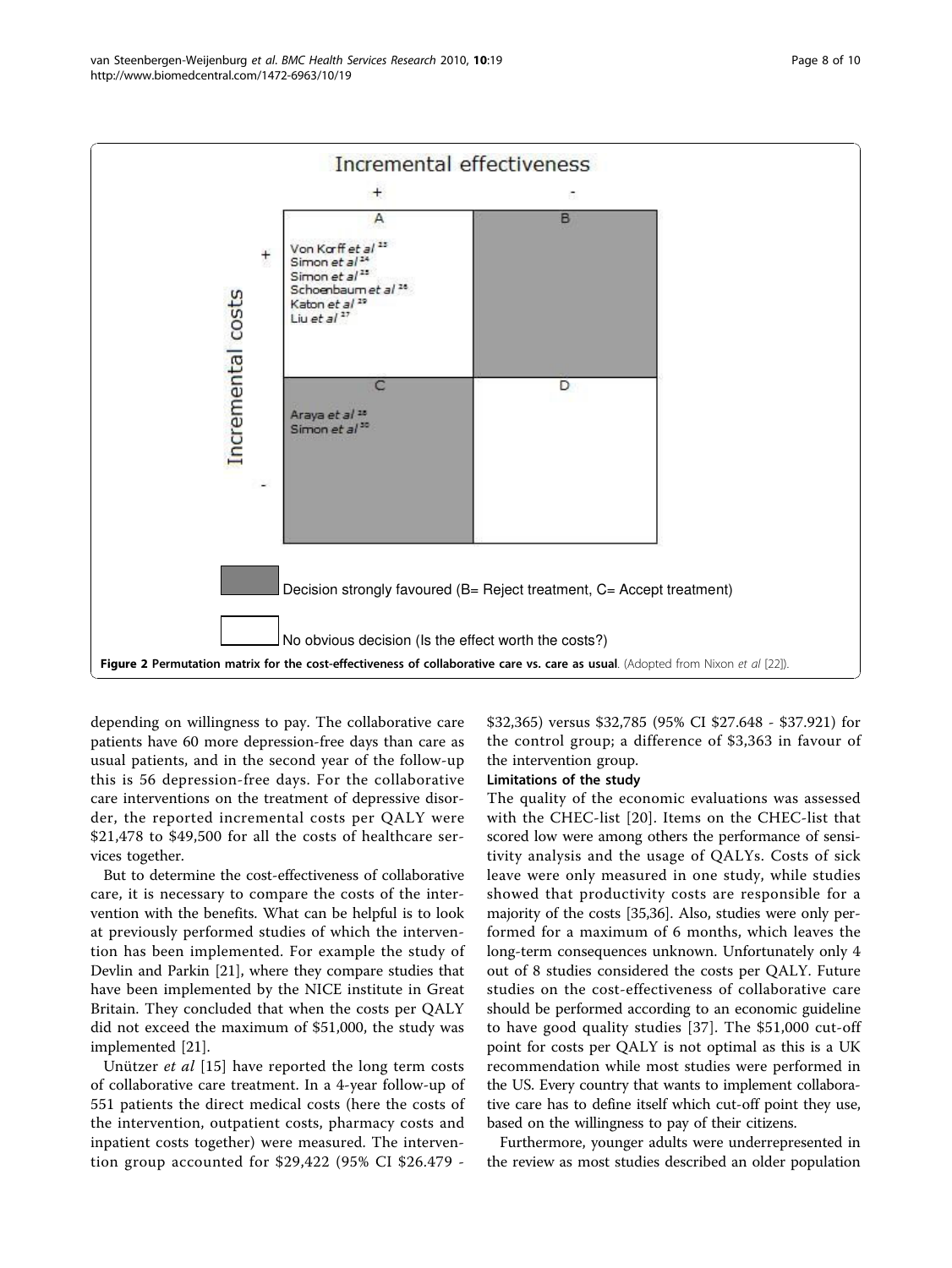<span id="page-8-0"></span>(with a minimum age of 50 years old). Because of the population, indirect non-medical costs were not measured as they were relatively irrelevant in the medically ill, elderly or war veteran groups. However, the average clinical population is typically in their mid 40's, so it affects the generalizability of these study results to the average population. The assessment of the direct nonmedical costs (traveling expenses) and indirect nonmedical costs (production losses) needs to be improved. Also, the follow-up of the studies varied and this may cause a difference in costs. All this may have a significant impact on the total costs [\[33\]](#page-9-0).

Thirdly, most studies are conducted in the US, in a MCO or at Kaiser Permanente departments in different parts of the US. This may affect the generalizabiliy of the studies to other countries or healthcare systems. Several European countries (the Netherlands and Hungary for instance) have reformed their health care system recently, and it can be very interesting to see if collaborative care is cost-effective in these healthcare systems. Also, all studies were performed in primary care, but the question is how it will translate to for instance the general hospital.

Finally, the definition of collaborative care is not uniform. Not every study labelled their intervention collaborative care, but they did meet the inclusion criteria of collaborative care. It merits recommendation to make one definition to make future research comparable.

#### Conclusions

Collaborative care seems a promising option to deliver the right treatment for patients with major depressive disorder. However, the economic information is insufficient for policy decisions. The number of studies on cost-effectiveness of collaborative care is still limited and the quality of these economic evaluations should be improved. For example, only a limited number of studies presented the cost-effectiveness in terms of costs per QALY and generally costs-effectiveness was reported as the costs per DFD. Information on the (cost-) effectiveness of CC in other settings than primary care is needed before CC can be broadly implemented.

#### Acknowledgements

This study was financed by the Health Innovation Fund (Zorginnovatiefonds), the Netherlands.

#### Author details

<sup>1</sup>Netherlands Institute for Mental Health and Addiction (Trimbos-Institute), Utrecht, The Netherlands. <sup>2</sup>Institute for Medical Technology Assessment, Erasmus University Medical Centre, Rotterdam, The Netherlands. <sup>3</sup>Institute for Extramural Research, VU University Medical Centre, Amsterdam, The Netherlands. <sup>4</sup>Department of Psychiatry, VU University Medical Centre, Amsterdam, The Netherlands. <sup>5</sup>Onze Lieve Vrouwe Gasthuis, Amsterdam, The Netherlands. <sup>6</sup>EMGO Institute, VU University Medical Centre, Amsterdam, The Netherlands. <sup>7</sup>Department of General Practice, VU University Medical Centre, Amsterdam, The Netherlands.

#### Authors' contributions

KvS analysed data and wrote the article, CFC supervised and reviewed the article, EH reviewed the article and collected data, HvM reviewed the article, AB supervised and reviewed the article, FR supervised and reviewed the article, LHR supervised data analysis and reviewed the article. All authors read and approved the final manuscript.

#### Competing interests

The authors declare that they have no competing interests.

#### Received: 5 June 2009

Accepted: 19 January 2010 Published: 19 January 2010

#### References

- Kessler RC, Berglund P, Demler O, et al: [The Epidemiology of Major](http://www.ncbi.nlm.nih.gov/pubmed/12813115?dopt=Abstract) [Depressive Disorder Results From the National Comorbidity Survey](http://www.ncbi.nlm.nih.gov/pubmed/12813115?dopt=Abstract) [Replication \(NCS-R\).](http://www.ncbi.nlm.nih.gov/pubmed/12813115?dopt=Abstract) JAMA 2003, 289:3095-105.
- 2. Murray CJ, Lopez AD: [Alternative projections of mortality and disability](http://www.ncbi.nlm.nih.gov/pubmed/9167458?dopt=Abstract) [by cause 1990-2020: Global Burden of Disease Study.](http://www.ncbi.nlm.nih.gov/pubmed/9167458?dopt=Abstract) Lancet 1997, 349:1498-504.
- 3. Andrews G, Issakidis C, Sanderson K, Corry J, Lapsley H: [Utilising survey](http://www.ncbi.nlm.nih.gov/pubmed/15172947?dopt=Abstract) [data to inform public policy: comparison of the cost-effectiveness of](http://www.ncbi.nlm.nih.gov/pubmed/15172947?dopt=Abstract) [treatment of ten mental disorders.](http://www.ncbi.nlm.nih.gov/pubmed/15172947?dopt=Abstract) Br J Psychiatry 2004, 184:526-33.
- 4. Meeuwissen JAC, Feltz-Cornelis van der CM, van Marwijk HWJ, Rijnders P, Donker M: A stepped care programme for depression management: an uncontrolled pre-post study in primary and secondary care in the Netherlands. Int journal integr care 2008, 8:e05.
- 5. Bijl D, van Marwijk HW, De Haan M, Van Tilburg W, Beekman AJ: [Effectiveness of disease management programmes for recognition,](http://www.ncbi.nlm.nih.gov/pubmed/15060475?dopt=Abstract) [diagnosis and treatment of depression in primary care.](http://www.ncbi.nlm.nih.gov/pubmed/15060475?dopt=Abstract) Eur J Gen Pract 2004, 10:6-12.
- 6. Neumeyer-Gromen A, Lampert T, Stark K, Kallischnigg G: [Disease](http://www.ncbi.nlm.nih.gov/pubmed/15550801?dopt=Abstract) [management programs for depression: a systematic review and meta](http://www.ncbi.nlm.nih.gov/pubmed/15550801?dopt=Abstract)[analysis of randomized controlled trials.](http://www.ncbi.nlm.nih.gov/pubmed/15550801?dopt=Abstract) Med Care 2004, 42:1211-21.
- 7. Rost K, Pyne JM, Dickinson LM, LoSasso AT: [Cost-effectiveness of](http://www.ncbi.nlm.nih.gov/pubmed/15671185?dopt=Abstract) [enhancing primary care depression management on an ongoing basis.](http://www.ncbi.nlm.nih.gov/pubmed/15671185?dopt=Abstract) Ann Fam Med 2005, 3:7-14.
- 8. Gilbody S, Bower P, Whitty P: [Costs and consequences of enhanced](http://www.ncbi.nlm.nih.gov/pubmed/17012652?dopt=Abstract) [primary care for depression.](http://www.ncbi.nlm.nih.gov/pubmed/17012652?dopt=Abstract) Br J Psychiatry 2006, 189:297-308.
- 9. Gilbody S, Bower P, Fletcher J, Richards D, Sutton AJ: [Collaborative care for](http://www.ncbi.nlm.nih.gov/pubmed/17130383?dopt=Abstract) [depression: a cumulative meta-analysis and review of longer-term](http://www.ncbi.nlm.nih.gov/pubmed/17130383?dopt=Abstract) [outcomes.](http://www.ncbi.nlm.nih.gov/pubmed/17130383?dopt=Abstract) Arch Intern Med 2006, 166:2314-21.
- 10. Kilbourne AM, Schulberg HC, Post EP, Rollman BL, Belnap BH, Pincus HA: [Translating evidence-based depression management services to](http://www.ncbi.nlm.nih.gov/pubmed/15595945?dopt=Abstract) [community-based primary care practices.](http://www.ncbi.nlm.nih.gov/pubmed/15595945?dopt=Abstract) Milbank Q 2004, 82:631-59.
- 11. Vergouwen AC, Bakker A, Katon WJ, Verheij TJ, Koerselman F: [Improving](http://www.ncbi.nlm.nih.gov/pubmed/14728101?dopt=Abstract) [adherence to antidepressants: a systematic review of interventions.](http://www.ncbi.nlm.nih.gov/pubmed/14728101?dopt=Abstract) Clin Psychiatry 2003, 64:1415-20.
- 12. Unützer J, Katon W, Callahan C, et al: [Collaborative care management of](http://www.ncbi.nlm.nih.gov/pubmed/12472325?dopt=Abstract) [late life depression in primary care: A randomised controlled trial.](http://www.ncbi.nlm.nih.gov/pubmed/12472325?dopt=Abstract) JAMA 2002, 288:2836-45.
- 13. Katon W, Unützer J, Fan M-Y, et al: [Cost-Effectiveness and Net Benefit of](http://www.ncbi.nlm.nih.gov/pubmed/16443871?dopt=Abstract) [Enhanced Treatment of Depression for Older Adults With Diabetes and](http://www.ncbi.nlm.nih.gov/pubmed/16443871?dopt=Abstract) [Depression.](http://www.ncbi.nlm.nih.gov/pubmed/16443871?dopt=Abstract) Diabetes Care 2006, 29:265-70.
- 14. Richards DA, Lovell K, Gilbody S, et al: [Collaborative care for depression in](http://www.ncbi.nlm.nih.gov/pubmed/17803837?dopt=Abstract) [UK primary care: a randomized controlled trial.](http://www.ncbi.nlm.nih.gov/pubmed/17803837?dopt=Abstract) Psychol Med 2008, 38:279-87.
- 15. Unützer J, Katon WJ, Fan MY, et al: [Long-term cost effects of collaborative](http://www.ncbi.nlm.nih.gov/pubmed/18269305?dopt=Abstract) [care for late-life depression.](http://www.ncbi.nlm.nih.gov/pubmed/18269305?dopt=Abstract) Am J Manag Care 2008, 14:95-100.
- 16. Higgins JPT, Green S, editors: Cochrane Handbook for Systematic Reviews of Interventions Version 5.0.0. The Cochrane Collaboration 200[8http://www.](http://www.cochrane-handbook.org.) [cochrane-handbook.org.,](http://www.cochrane-handbook.org.) [updated February 2008]..
- 17. Moher D, Cook DJ, Eastwood S, Olkin I, Rennie D, Stroup DF: Improving the quality of meta-analyses of randomized controlled trials: the QUOROM statement. The Lancet 1999, 354:1896-1900.
- 18. Katon W, von Korff M, Lin E, et al: [Collaborative management to achieve](http://www.ncbi.nlm.nih.gov/pubmed/7897786?dopt=Abstract) [treatment guidelines: Impact on depression in primary care.](http://www.ncbi.nlm.nih.gov/pubmed/7897786?dopt=Abstract) JAMA 1995, 273:1026-31.
- 19. Katon W, Russo J, von Korff M, et al: [Long-term effects of a collaborative](http://www.ncbi.nlm.nih.gov/pubmed/12390549?dopt=Abstract) [care intervention in persistently depressed primary care patients.](http://www.ncbi.nlm.nih.gov/pubmed/12390549?dopt=Abstract) J Gen Intern Med 2002, 17:741-8.